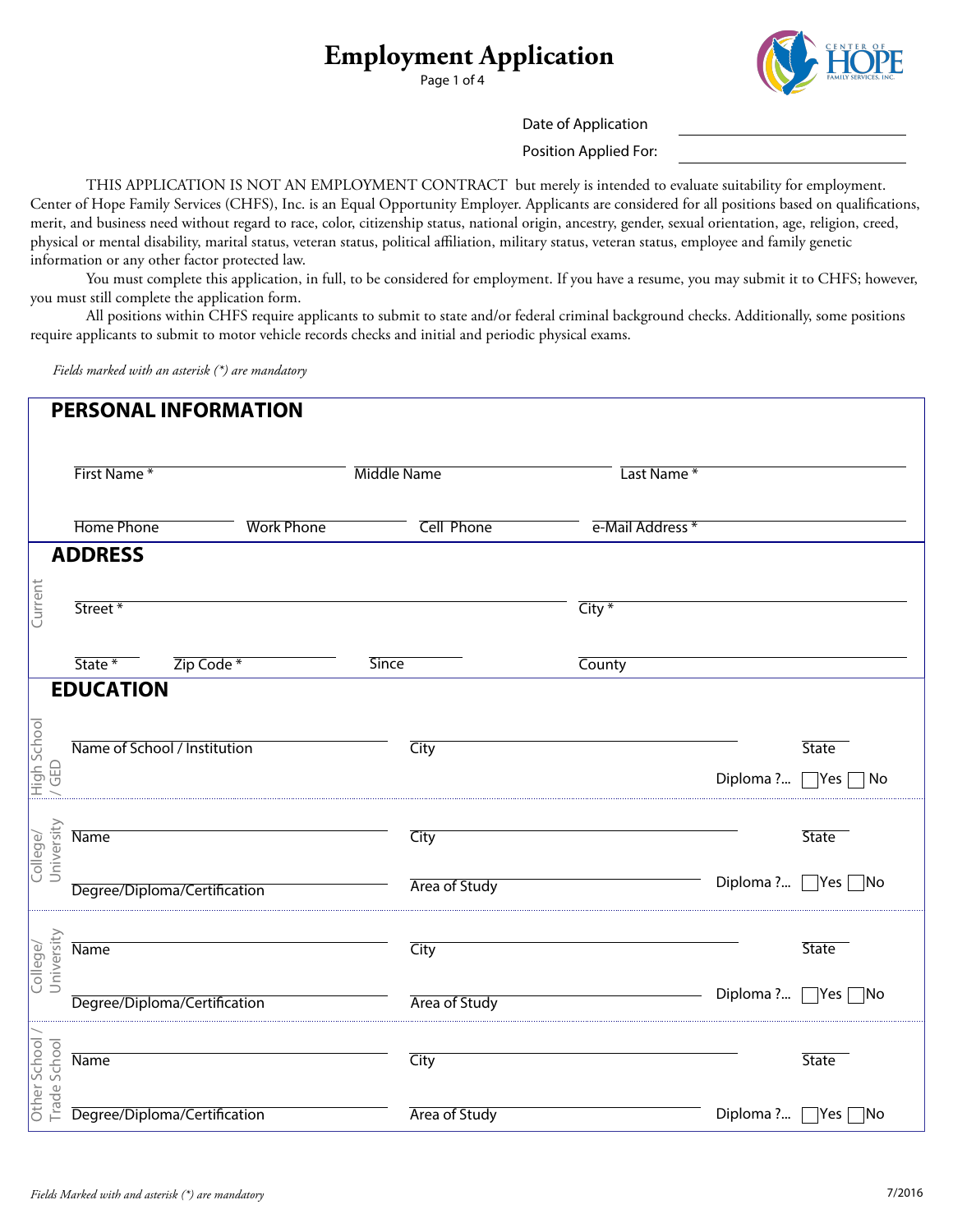Page 2 of 4



*All positions within CHFS require applicants to submit to state and/or federal criminal background checks. Additionally, some positions require applicants to submit to motor vehicle records checks and initial and periodic physical exams.*

| <b>EMPLOYMENT</b>                            |                                                                                                                                                                                                                                                                                                                                                                                                          |  |  |  |  |
|----------------------------------------------|----------------------------------------------------------------------------------------------------------------------------------------------------------------------------------------------------------------------------------------------------------------------------------------------------------------------------------------------------------------------------------------------------------|--|--|--|--|
| Position Applied For                         | Date You Can Start                                                                                                                                                                                                                                                                                                                                                                                       |  |  |  |  |
| Desired Salary (\$)                          |                                                                                                                                                                                                                                                                                                                                                                                                          |  |  |  |  |
| Do You Prefer?                               | Full-Time<br>Part-Time<br>On Call<br>Temporary<br>Seasonal<br>Yearly                                                                                                                                                                                                                                                                                                                                     |  |  |  |  |
| Can You Work?                                | Weekends<br>Evenings<br>Days                                                                                                                                                                                                                                                                                                                                                                             |  |  |  |  |
| Days Available?                              | $\bigcap$ Sat.<br>Mon.<br>Tue.<br>Wed.<br>Thu.<br>    Fri.<br>Sun.                                                                                                                                                                                                                                                                                                                                       |  |  |  |  |
|                                              | List schedule restrictions, if any                                                                                                                                                                                                                                                                                                                                                                       |  |  |  |  |
|                                              | CHFS has established policies regarding the hiring of relatives or relatives, live-in partners, those in a dating relationship, members of the same<br>household, of their spouse or live-in partner. Please note if an individual meets the explained criteria and holds a position within the organization,<br>serves on the Board of Directors, or a committee of a related Board that sets policies. |  |  |  |  |
| List name(s) and type of<br>relationship(s): |                                                                                                                                                                                                                                                                                                                                                                                                          |  |  |  |  |
|                                              | Please answer all of the following questions :                                                                                                                                                                                                                                                                                                                                                           |  |  |  |  |
| Are you at least 18 years of age?            | 1. Are you legally eligible to work in the United States on a full-time basis?<br>Yes<br>INo<br> No<br>Yes<br>(Proof of identity and eligibility to work in the United States is required after initial employment.)                                                                                                                                                                                     |  |  |  |  |
|                                              | Yes<br>∣No<br>2. Have you previously held a position at CHFS?                                                                                                                                                                                                                                                                                                                                            |  |  |  |  |
|                                              | If yes, please provide name at the time of<br>employment, dates, and locations                                                                                                                                                                                                                                                                                                                           |  |  |  |  |
| 3. Are you available to work?                | Full-Time [<br>Part-Time<br>Yes<br> No<br>Temporary<br> Yes<br>$\neg$ No<br>Yes<br> No                                                                                                                                                                                                                                                                                                                   |  |  |  |  |
| Check all those that apply:                  | 4. How did you find out about the position you are applying for?                                                                                                                                                                                                                                                                                                                                         |  |  |  |  |
|                                              | <b>CHFS Employee</b><br><b>Employment Agency</b><br>Friend or Relative<br>College or School<br>Newspaper Advertisement<br>Internet<br>Other (Please explain)                                                                                                                                                                                                                                             |  |  |  |  |
|                                              | Please provide details of selection(s)<br><u> 1980 - Johann Barbara, martin amerikan basal dan berasal dalam basal dalam basal dan berasal dan berasal dan</u>                                                                                                                                                                                                                                           |  |  |  |  |
|                                              | 5. Have you been convicted of a criminal offense other than a minor traffic violation?<br>Yes<br>∣No<br>(Conviction will not necessarily disqualify applicant from employment.)                                                                                                                                                                                                                          |  |  |  |  |
|                                              | If yes, when? $\frac{1}{\sqrt{1-\frac{1}{2}}}\left\{ \frac{1}{2} + \frac{1}{2} + \frac{1}{2} + \frac{1}{2} + \frac{1}{2} + \frac{1}{2} + \frac{1}{2} + \frac{1}{2} + \frac{1}{2} + \frac{1}{2} + \frac{1}{2} + \frac{1}{2} + \frac{1}{2} + \frac{1}{2} + \frac{1}{2} + \frac{1}{2} + \frac{1}{2} + \frac{1}{2} + \frac{1}{2} + \frac{1}{2} + \frac{1}{2} + \frac{1}{2} + \frac{1}{2} + \frac$<br>Where:  |  |  |  |  |
| Reason:                                      |                                                                                                                                                                                                                                                                                                                                                                                                          |  |  |  |  |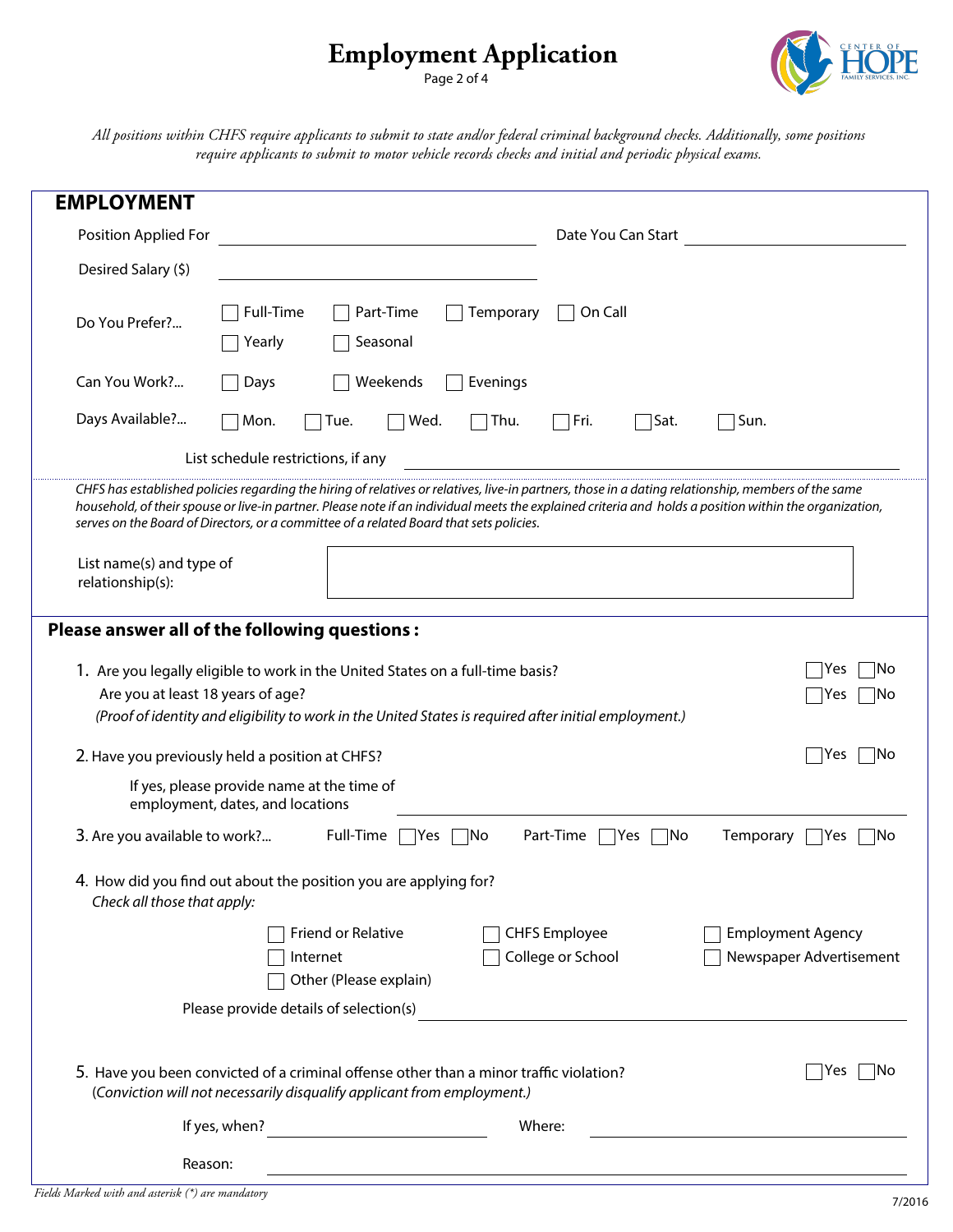Page 3 of 4



|                       | <b>EMPLOYMENT EXPERIENCE</b>                                                                                                                                                                                                         |                                                                                                                                                                                                                                |                                                    |                                                                                                                            |  |  |  |
|-----------------------|--------------------------------------------------------------------------------------------------------------------------------------------------------------------------------------------------------------------------------------|--------------------------------------------------------------------------------------------------------------------------------------------------------------------------------------------------------------------------------|----------------------------------------------------|----------------------------------------------------------------------------------------------------------------------------|--|--|--|
|                       | Employer*<br><u> 1989 - Jan Sterling Sterling (d. 1989)</u>                                                                                                                                                                          |                                                                                                                                                                                                                                |                                                    |                                                                                                                            |  |  |  |
| Current / Most Recent | City*                                                                                                                                                                                                                                | State*                                                                                                                                                                                                                         |                                                    | To<br><u> 1989 - Jan Barbara III, prima postala prima prima prima prima prima prima prima prima prima prima prima prim</u> |  |  |  |
|                       | Phone #                                                                                                                                                                                                                              | From $\qquad \qquad \qquad$                                                                                                                                                                                                    |                                                    |                                                                                                                            |  |  |  |
|                       | Position Held<br><u> 1989 - Johann Barbara, martxa alemaniar a</u>                                                                                                                                                                   |                                                                                                                                                                                                                                | Duties                                             |                                                                                                                            |  |  |  |
|                       |                                                                                                                                                                                                                                      |                                                                                                                                                                                                                                |                                                    |                                                                                                                            |  |  |  |
|                       | Reason For Leaving <b>Example 20</b> Processes and the season For Leaving                                                                                                                                                            |                                                                                                                                                                                                                                | May we contact this employer?<br>   Yes ∏No        |                                                                                                                            |  |  |  |
|                       | Employer<br><u> 1980 - Andrea Andrea Andrea Andrea Andrea Andrea Andrea Andrea Andrea Andrea Andrea Andrea Andrea Andrea Andr</u>                                                                                                    |                                                                                                                                                                                                                                |                                                    |                                                                                                                            |  |  |  |
|                       | City<br><u> 1980 - Johann Barbara, martxa alemaniar a</u>                                                                                                                                                                            | State                                                                                                                                                                                                                          |                                                    |                                                                                                                            |  |  |  |
|                       | Phone #                                                                                                                                                                                                                              | From $\qquad \qquad$                                                                                                                                                                                                           | To                                                 |                                                                                                                            |  |  |  |
| Employer              |                                                                                                                                                                                                                                      |                                                                                                                                                                                                                                |                                                    |                                                                                                                            |  |  |  |
|                       |                                                                                                                                                                                                                                      |                                                                                                                                                                                                                                |                                                    |                                                                                                                            |  |  |  |
|                       | Reason For Leaving                                                                                                                                                                                                                   |                                                                                                                                                                                                                                | May we contact this employer?                      | $\Box$ Yes $\Box$ No                                                                                                       |  |  |  |
|                       | Employer                                                                                                                                                                                                                             |                                                                                                                                                                                                                                |                                                    |                                                                                                                            |  |  |  |
|                       | City<br><u> 1989 - Johann Barbara, martxa amerikan personal (h. 1989).</u>                                                                                                                                                           | State $\frac{1}{2}$                                                                                                                                                                                                            |                                                    | Zip Code                                                                                                                   |  |  |  |
|                       | Phone #<br><u> 1980 - Johann Barbara, martxa alemaniar a</u>                                                                                                                                                                         | From the contract of the contract of the contract of the contract of the contract of the contract of the contract of the contract of the contract of the contract of the contract of the contract of the contract of the contr | To                                                 | the company of the company of the company                                                                                  |  |  |  |
| Employer              |                                                                                                                                                                                                                                      |                                                                                                                                                                                                                                |                                                    |                                                                                                                            |  |  |  |
|                       |                                                                                                                                                                                                                                      | Duties                                                                                                                                                                                                                         |                                                    |                                                                                                                            |  |  |  |
|                       | Reason For Leaving <u>experience and the set of the set of the set of the set of the set of the set of the set of the set of the set of the set of the set of the set of the set of the set of the set of the set of the set of </u> |                                                                                                                                                                                                                                | May we contact this employer? $\Box$ Yes $\Box$ No |                                                                                                                            |  |  |  |
|                       | <b>SKILLS</b>                                                                                                                                                                                                                        |                                                                                                                                                                                                                                |                                                    |                                                                                                                            |  |  |  |
|                       | <b>Skills</b>                                                                                                                                                                                                                        | Skills related to the job you are applying for.                                                                                                                                                                                |                                                    |                                                                                                                            |  |  |  |
|                       |                                                                                                                                                                                                                                      |                                                                                                                                                                                                                                |                                                    |                                                                                                                            |  |  |  |
|                       |                                                                                                                                                                                                                                      |                                                                                                                                                                                                                                |                                                    |                                                                                                                            |  |  |  |
|                       | <b>Professional Designations</b>                                                                                                                                                                                                     |                                                                                                                                                                                                                                |                                                    |                                                                                                                            |  |  |  |
|                       |                                                                                                                                                                                                                                      |                                                                                                                                                                                                                                |                                                    |                                                                                                                            |  |  |  |
|                       | Additional related skills<br>Please feel free to add any additional skills you possess that may not be related to the job you are applying for.                                                                                      |                                                                                                                                                                                                                                |                                                    |                                                                                                                            |  |  |  |
|                       |                                                                                                                                                                                                                                      |                                                                                                                                                                                                                                |                                                    |                                                                                                                            |  |  |  |
|                       |                                                                                                                                                                                                                                      |                                                                                                                                                                                                                                |                                                    |                                                                                                                            |  |  |  |